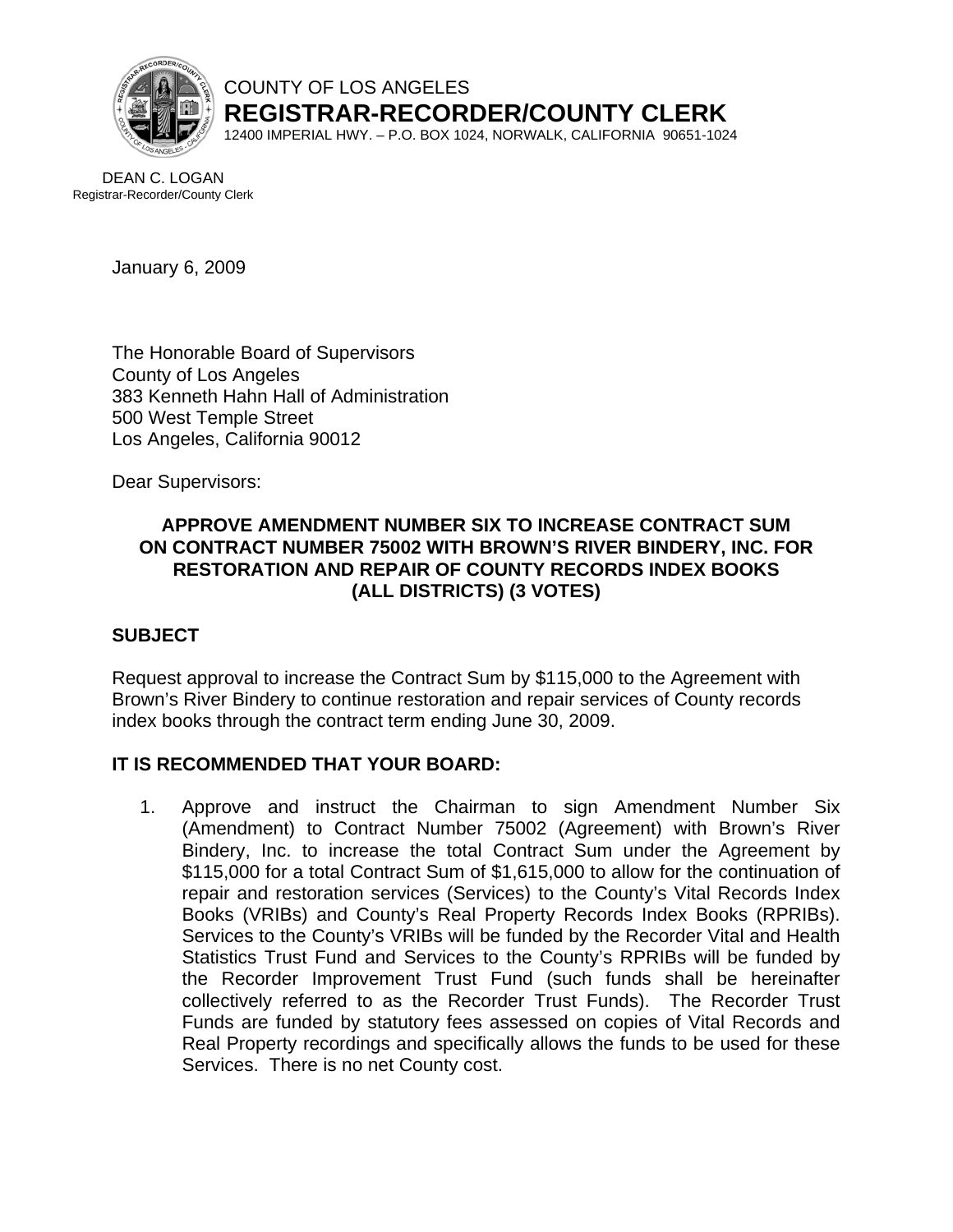The Honorable Board January 6, 2009 Page 2

## **PURPOSE/ JUSTIFICATION OF RECOMMENDED ACTION:**

The purpose of the recommended action is to increase the Contract Sum to the Agreement to continue repair and restoration Services to the County's VRIBs and RPRIBs (hereinafter referred to collectively as the Index Books). The Registrar-Recorder/County Clerk (RR/CC) has identified funding from the Recorder Trust Funds in the amount of \$115,000 for use in FY 08-09 to continue the Services. Your Board's approval of the recommended action will increase the Agreement Contract Sum from \$1,500,000 to \$1,615,000 to continue to provide the Services through the current Agreement term ending June 30, 2009.

The County currently has over 30,000 Index Books. The Index Books consist of original handwritten log sheets, many of which include amendments thereto consisting of additional handwritten information that was logged in at a later time. Hundreds have been repaired and restored under this program however; hundreds are still in very poor condition with broken or missing metals, worn and torn coverings, exposed boards, and missing spines, resulting in difficulty in identifying the corresponding years and letter categories. The log sheets now bear the signs of acidic paper that has undergone decades of heavy use and which is now rapidly deteriorating.

The Services provided under the Agreement will halt the rapid deterioration of the Index Books by providing professional paper conservation repair and restoration services to preserve the Index Books for use by current and future generations. The RR/CC does not have the capabilities to perform repair and restoration services in-house.

## Implementation of Strategic Plan Goals:

This request supports the County strategic Plan as follows:

**Goal No. 1: Service Excellence:** Provide the public with easy access to quality information and services that are both beneficial and responsive. The continuation of repair and restoration services for the County's Index Books will help ensure essential information is preserved for use by current and future generations.

**Goal No. 3: Organizational Effectiveness:** Ensure that service delivery systems are efficient, effective, and goal-oriented. The heavily used Index Books provide another search tool in the public's quest for related information.

## **FISCAL IMPACT/ FINANCING:**

The RR/CC has identified \$115,000 from the Recorder Trust Funds in the FY 08-09 budget for the continuation of these Services.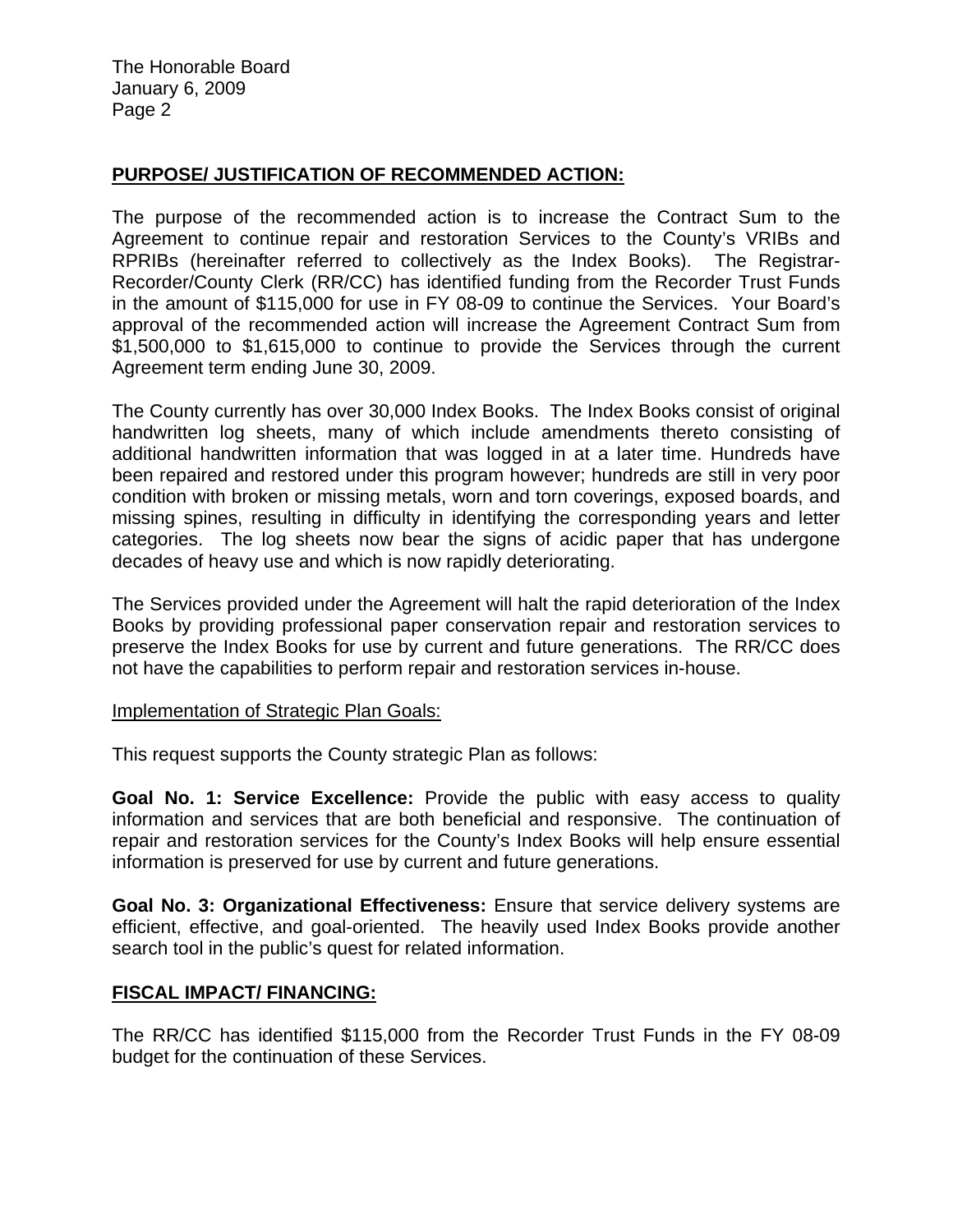The Honorable Board January 6, 2009 Page 3

The Contractor has agreed to maintain the prices of labor and materials set forth in the current Agreement through the contract term ending on June 30, 2009. There is no impact to net County cost.

# **FACTS AND PROVISIONS/LEGAL REQUIREMENTS:**

Your Board is authorized to approve this Amendment pursuant to Government Code Section 31000.

Your Board adopted the original Agreement with Brown's River Bindery, Inc. on June 29, 2004. Brown's River Bindery, Inc. provides all labor, supplies, and support equipment required to perform the specified services. The Agreement term is for three years with two one-year renewal options. The RR/CC has exercised both one-year extensions and the contract term ends on June 30, 2009.

The RR/CC is required to maintain vital records pursuant to Section 27322.2 of the Government Code, and is responsible for recording and maintaining legal documents pertaining to real property ownership, birth, death, and marriage records for the County of Los Angeles. These public records provide historical data of vital importance to the County and the public at large. These records are cataloged in the Index Books, which are maintained in loose leaf form in record binders with canvas hard covers. The VRIBs are stored flat on roller shelves and the RPRIBs are stored flat on roller shelves as well as upright in tab modular shelving and housed in the RR/CC Headquarters facility basement.

The Agreement initially identified and authorized funding for restoration and repair of 200 VRIBs. Due to the overwhelming success of the initial restoration and repair project, the RR/CC exercised its Board delegated authority to increase the Contract Sum, resulting in a total Contract Sum of \$260,000. In 2005, with the expansion of the Service to include RPRIBs, your Board approved an increase to the Contract Sum up to \$1,500,000 and authorized the RR/CC to annually assess, identify and encumber available funds from the Recorder Trust Funds for the provision of Services for the duration of the Agreement term including renewal option years if exercised provided the aggregate encumbrances are within the maximum Contract Sum. To date, 856 Index Books have been repaired and restored at a total contract expenditure of \$1,294,126 with a remaining encumbrance of \$205,874 to cover the cost of Services for 166 of Index Books recently sent to the Contractor. Due to the program's enormous benefits and success, the RR/CC, subject to the availability of trust funds, plans to continue the Service until all of the Index Books are repaired and restored. For the Fiscal Year 08- 09, RR/CC identified an additional \$115,000 in the budget to continue Services through the term of the current contract ending in June 2009. Your Board's approval of this request will increase the spending authority and facilitate the encumbrance of the identified funding for continuation of Services through the remainder of the current contract term.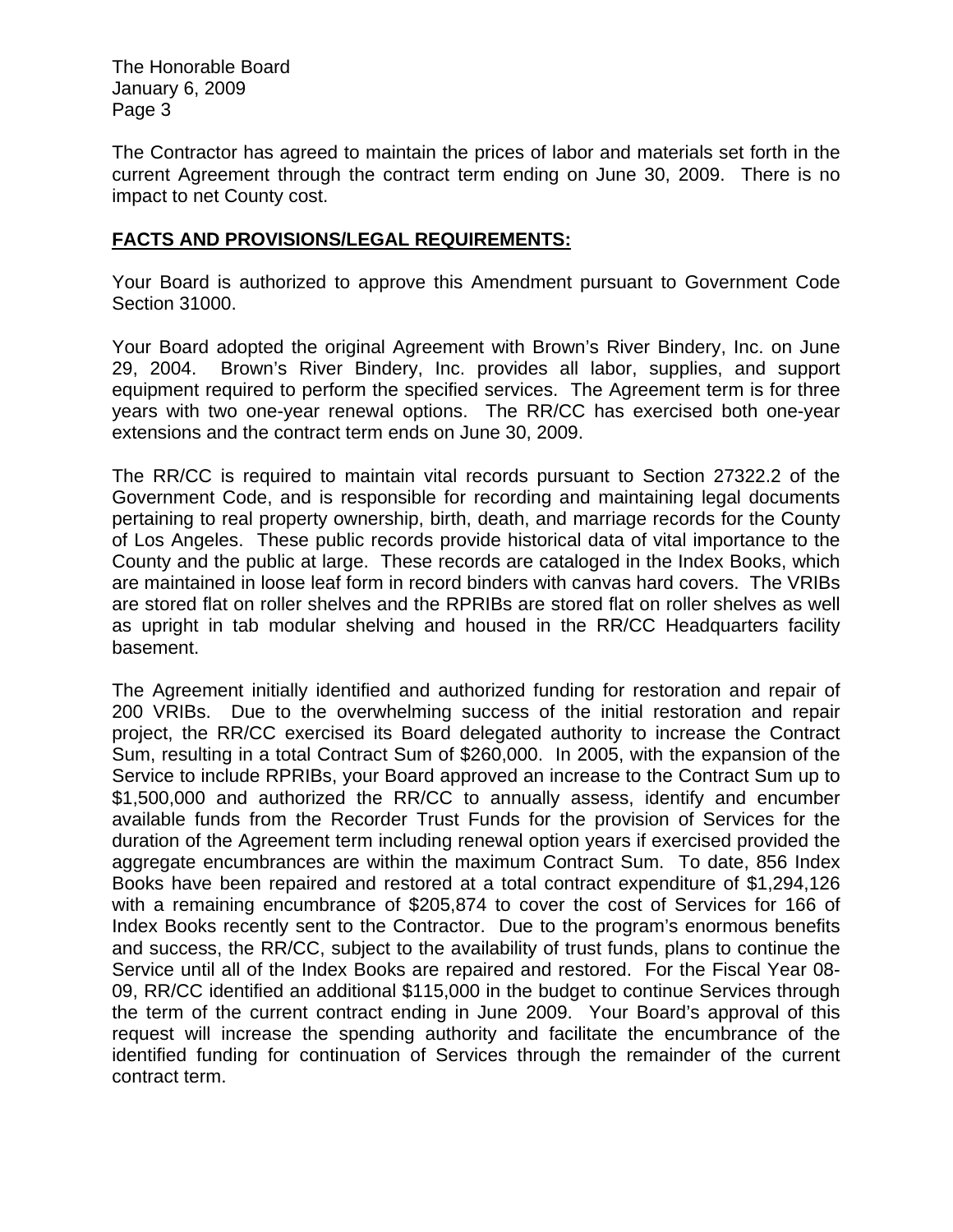**The Honorable Board** January 6, 2009 Page 4

Additionally, RR/CC has continued Service needs to repair and restore the remaining hundreds of Index Books and is in the process of developing a Request for Proposals (RFP) to solicit a new competitively bid contract which will be presented to the Board for approval prior to the expiration of the current contract in June 2009.

The Chief Executive Office has reviewed and approved this Board Letter. County Counsel has reviewed and approved as to form the attached Amendment Number Six.

#### **IMPACT ON CURRENT SERVICES (OR PROJECTS):**

Approval of the recommended Amendment will allow the RR/CC to continue to repair and restore severely damaged Index Books which are critical to the County's public records archive.

#### **CONCLUSION**

Upon approval and execution of Amendment Number Six, it is requested that the Executive Officer/Clerk of the Board, return one adopted stamped copy of the approved Board letter and two originally signed copies of the Amendment to:

> **County of Los Angeles Registrar-Recorder/County Clerk** 12400 Imperial Highway, Room 7201 Norwalk, CA 90650

Attention: Ngozi Ume, Division Manager **Finance and Management Services** 

Respectfully submitted,

DerreLogan

DEAN C. LOGAN ( Registrar-Recorder/County Clerk

DCL:NU:rl

Attachment (1)

c: Chief Executive Officer **County Counsel**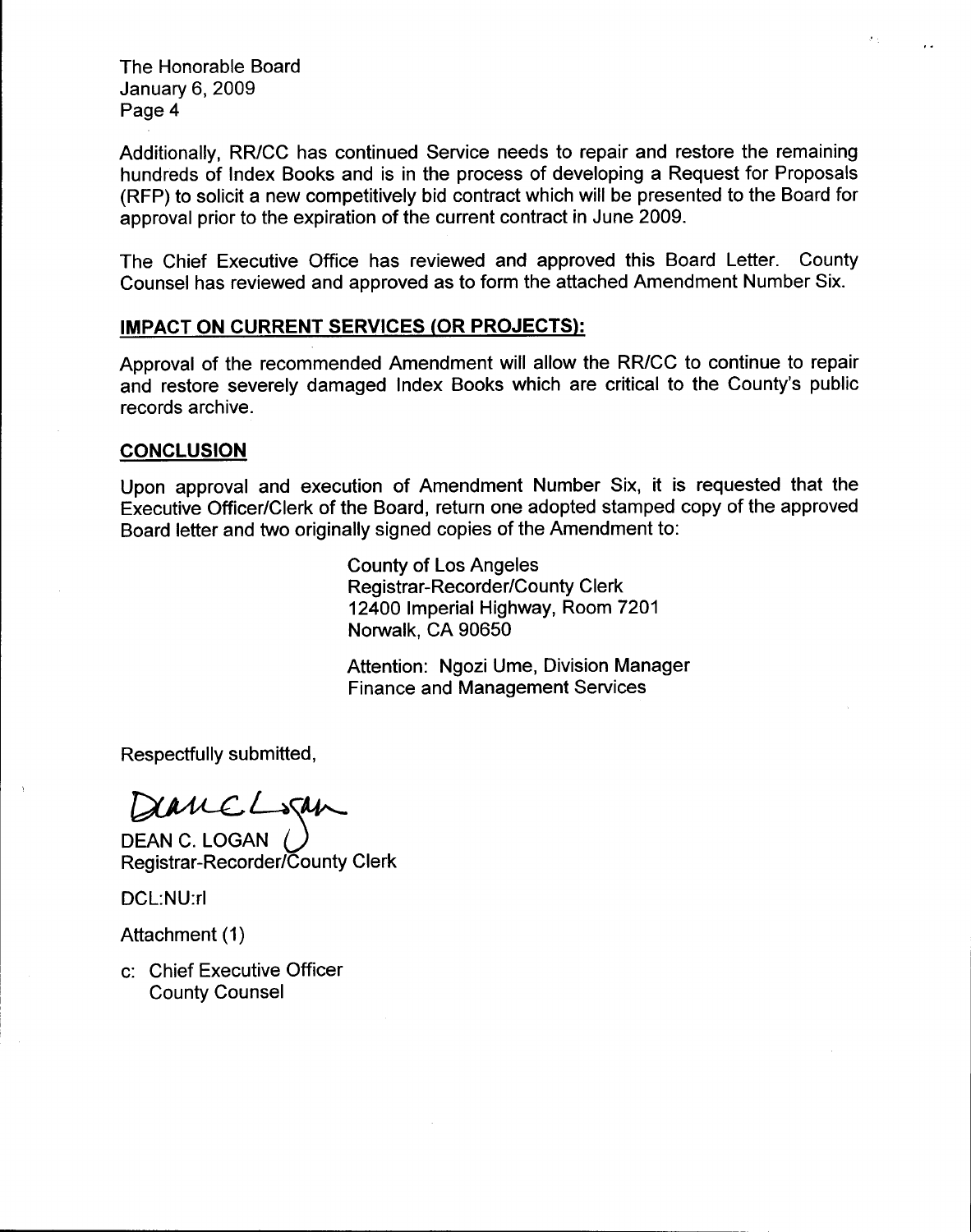## **AMENDMENT NUMBER SIX TO CONTRACT NUMBER 75002 BETWEEN COUNTY OF LOS ANGELES AND BROWN'S RIVER BINDERY, INC. FOR RESTORATION AND REPAIR OF VITAL RECORDS INDEX BOOKS**

This Amendment Number Six (the "Amendment") to Contract Number 75002 (the "Agreement") by and between the County of Los Angeles ("County"), and Brown's River Bindery, Inc. ("Contractor") is made and entered into this \_\_\_\_\_ day of \_\_\_\_\_\_\_\_\_\_\_\_\_\_, 2009. County and Contractor are sometimes hereinafter referred to collectively as the "Parties" and each individually as a "Party."

#### **WITNESSETH**

**WHEREAS**, the Agreement was originally entered into and approved by the County's Board of Supervisors on June 29, 2004;

**WHEREAS**, under that certain Amendment Number One dated March 4, 2005, the Contract Sum set forth in Subparagraph 5.2 of the Agreement was increased to \$215,000;

**WHEREAS**, under that certain Amendment Number Two dated October 7, 2005, the Contract Sum set forth in Subparagraph 5.2 of the Agreement was further increased to \$260,000;

**WHEREAS**, under that certain Amendment Number Three dated December 20, 2005, the Agreement was further amended to, among other things, (i) further increase the Contract Sum to \$1,500,000 for the continuation of restoration and repair services (Services) to the County's Vital Records Index Books (VRIBs), and (ii) extend Services to County's Real Property Records Index Books (RPRIBs);

**WHEREAS,** under that certain Amendment Number Four dated April 9, 2007, amended the Agreement to (i) extend the term of the Agreement for a one-year period, and (ii) include the revised County contracting Assignment and Delegation provisions; and

**WHEREAS,** under that certain Amendment Number Five, dated June 12, 2008, amended the Agreement to extend the term of the Agreement for the final one-year extension period; and

**WHEREAS,** the Parties wish to further amend the Agreement to increase the Contract Sum; and

**WHEREAS,** this Amendment Number Six is made pursuant to Section 8.4 (Change Notice and Amendments) of the Agreement.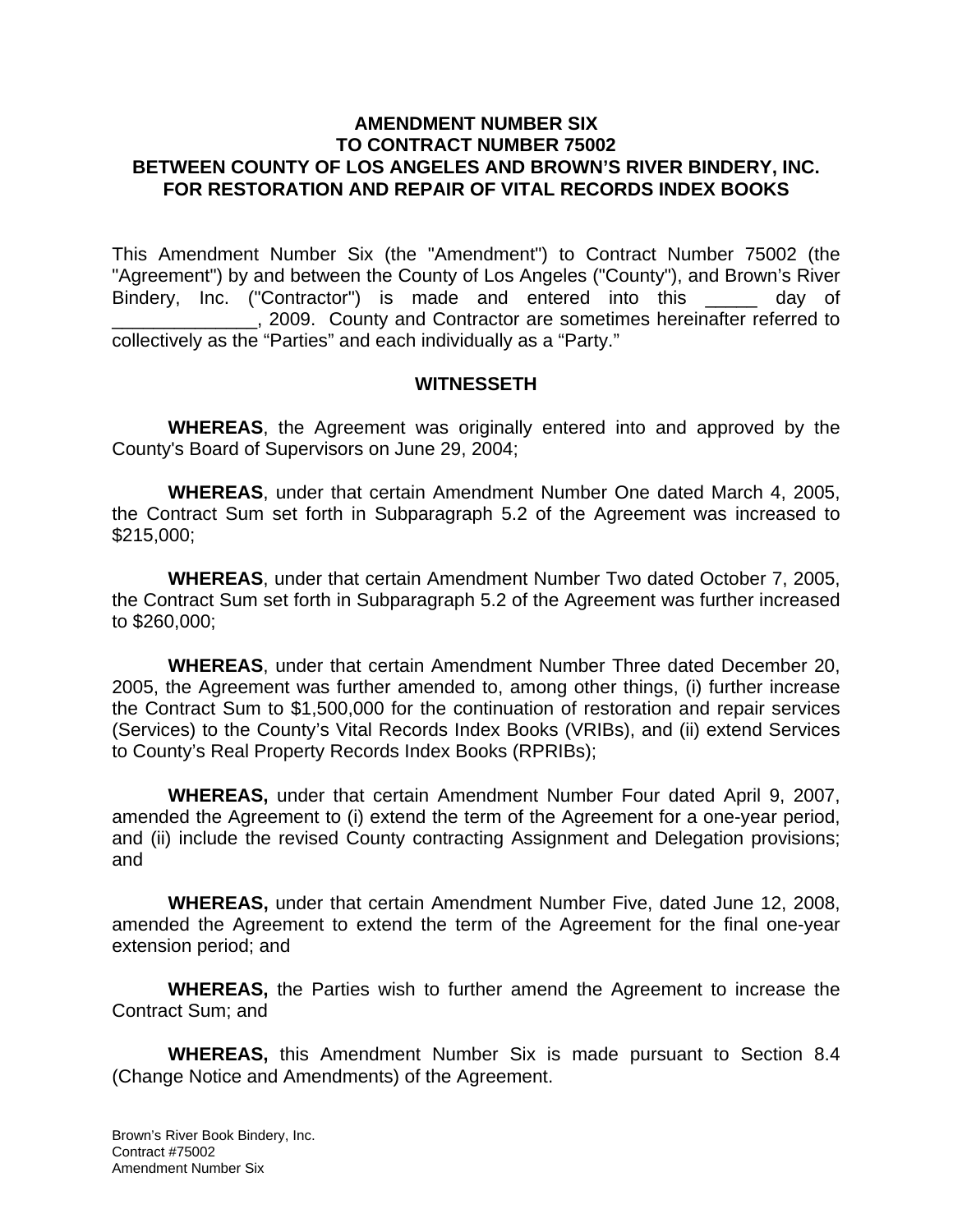**NOW THEREFORE,** in consideration of the foregoing and for other good and valuable consideration the sufficiency of which is hereby acknowledged, the Agreement, as previously amended, is hereby further amended as follows:

- 1. Subparagraph 5.2 of Paragraph 5.0 (CONTRACT SUM) of the Agreement is hereby deleted in its entirety and shall be replaced with a new Subparagraph 5.2 to read as follows:
	- "5.2 The total amount payable under this Contract is One Million Six Hundred Fifteen Thousand Dollars (\$1,615,000) (such amount is hereinafter referred to as the "Contract Sum").

Except as otherwise provided under this Amendment Number Six, the Agreement as previously amended and including all preambles and recitals set forth herein and therein, shall remain unchanged and in full force and effect.

> **/ / / / / / / / / / / / /**

Brown's River Book Bindery, Inc. Contract #75002 Amendment Number Six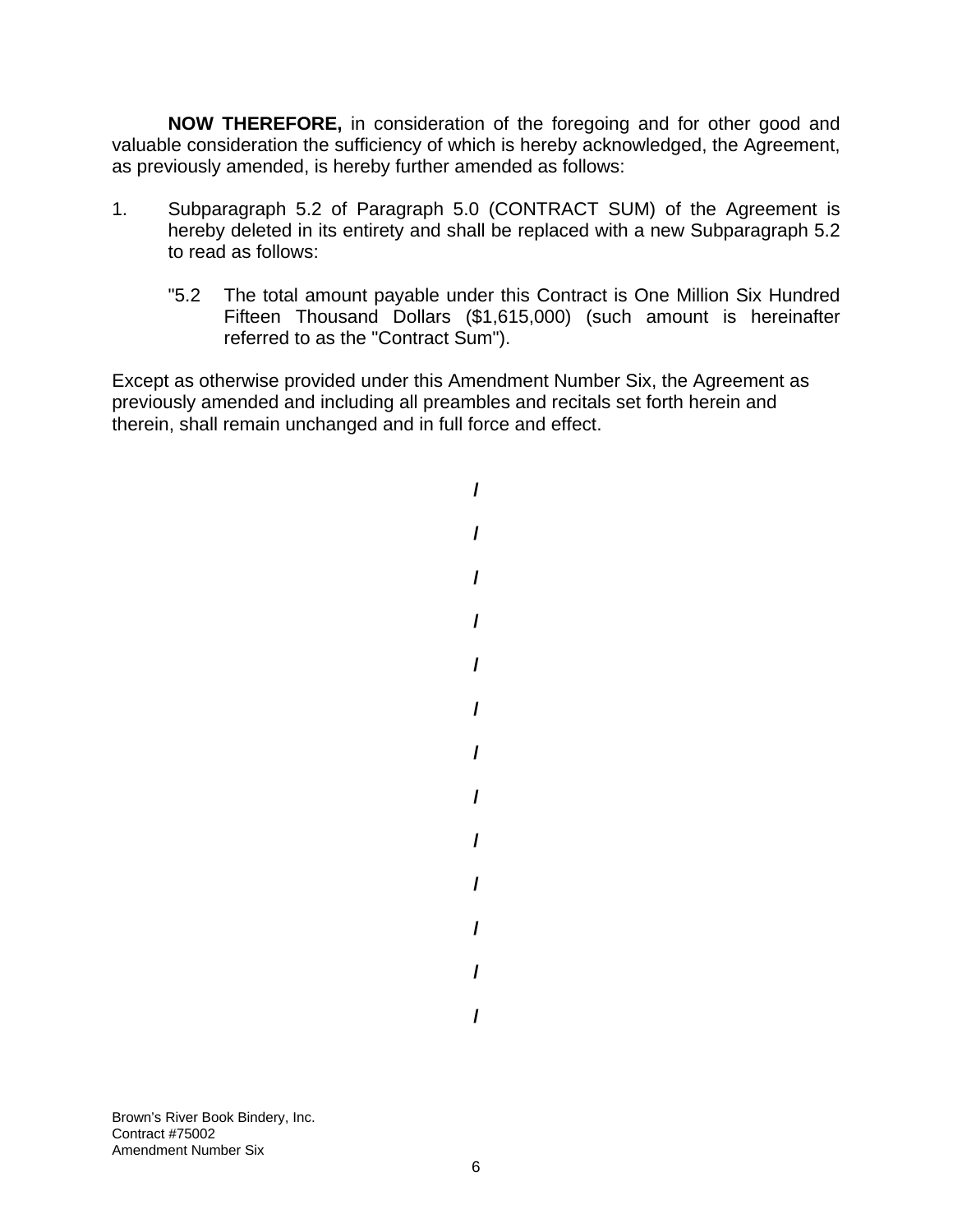# AMENDMENT NUMBER SIX TO CONTRACT NUMBER 75002 BETWEEN COUNTY OF LOS ANGELES AND BROWN'S RIVER BINDERY, INC. FOR RESTORATION AND REPAIR OF VITAL RECORDS INDEX BOOKS

IN WITNESS WHEREOF, the Board of Supervisors of the County of Los Angeles has caused this Amendment Number Six to Contract Number 75002 to be subscribed by its Chairman and the seal of such Board to be hereto affixed and attested by the Executive Office thereof, and Contractor has caused this Amendment Number Six to Contract Number 75002 to be subscribed on its behalf by its duly authorized officer as of the day, month and year first above written. The person signing on behalf of Contractor warrants under penalty of perjury that he or she is authorized to bind Contractor.

# **COUNTY OF LOS ANGELES**

 $By$ 

**Chairman, Board of Supervisors** 

**SACHI A. HAMAI Executive Officer-Clerk** of the Board of Supervisors

**ATTEST:** 

 $\mathsf{By}$ 

| <b>BROWN'S RIVER BINDERY, INC.</b> |  |
|------------------------------------|--|
|                                    |  |
|                                    |  |

 $By$ Name CHARLES REMME

PRESIDENT **Title** 

 $Tax ID# 03 - 0295010$ 

**APPROVED AS TO FORM:** RAYMOND G. FORTNER, JR. **County Counsel** 

alsed A By

Patrice Salseda Deputy County Counsel

Brown's River Book Bindery, Inc. Contract #75002 **Amendment Number Six**